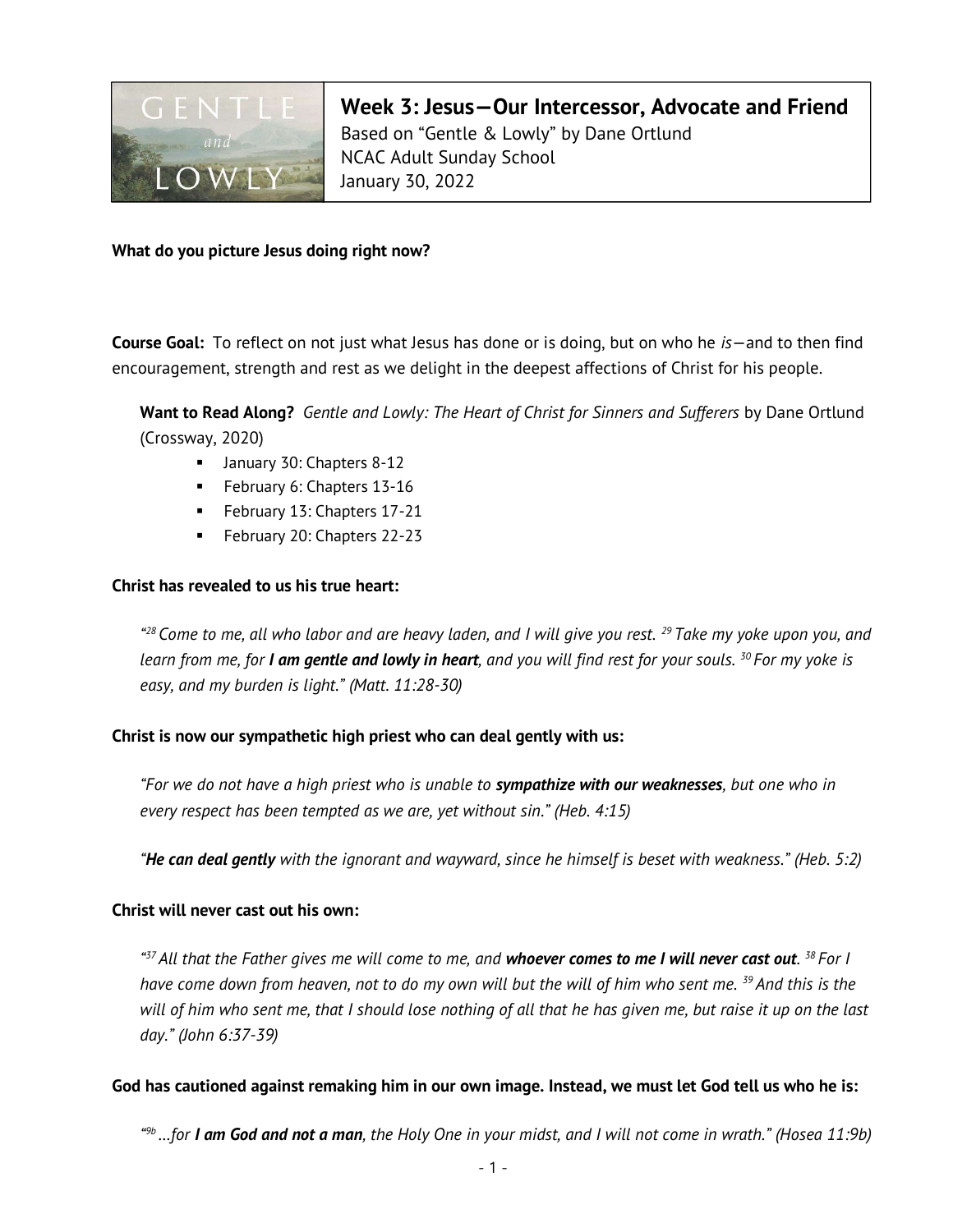What is Christ doing now? He is interceding for us! Christ's heart is drawn to his people now as much as it ever was during his time on earth. One way Jesus demonstrates his ongoing love and concern is through his ceaseless intercession for us, as seen in both Romans 8:33-35 and Hebrews 7:23-27.

<sup>433</sup> Who shall bring any charge against God's elect? It is God who justifies. <sup>34</sup> Who is to condemn? Christ Jesus is the one who died–more than that, who was raised–who is at the right hand of God, who indeed **is interceding for us.** <sup>35</sup> Who shall separate us from the love of Christ? Shall tribulation, or distress, or persecution, or famine, or nakedness, or danger, or sword?" (Romans 8:33-35)

"<sup>23</sup> The former priests were many in number, because they were prevented by death from continuing in office, <sup>24</sup> but he holds his priesthood permanently, because he continues forever. <sup>25</sup> Consequently, **he is** able to save to the uttermost those who draw near to God through him, since he always lives to make **intercession for them**. <sup>26</sup> For it was indeed fitting that we should have such a high priest, holy, innocent, unstained, separated from sinners, and exalted above the heavens.  $^{27}$  He has no need, like those high priests, to offer sacrifices daily, first for his own sins and then for those of the people, since he did this once for all when he offered up himself." (Hebrews 7:23-27)

"What is intercession? In general terms it means that a third party comes between two others and makes a case to one on behalf of the other. Think of a parent interceding to a teacher on behalf of a child or an agent interceding to a sports franchise on behalf of an athlete." (Gentle and Lowly, p. 79)

Given the context of Romans 8:34 and Hebrews 7:25, in what sense is Christ interceding for us?

"The atonement accomplished our salvation; intercession is the moment-by-moment application of that atoning work. In the past, Jesus did what he now talks about; in the present, Jesus talks about what he then did…Intercession is the constant hitting 'refresh' of our justification in the court of heaven." (Gentle and Lowly, pp. 79-80.)

Verse 25 tells us that Christ "is able to save to the uttermost those who draw near to God." How is this truth meant to affect us?

What is implied by the phrase "always lives" in verse 25?

"We all tend to have some small pocket of our life where we have difficulty believing the forgiveness of God reaches. We say we are totally forgiven. And we sincerely believe our sins are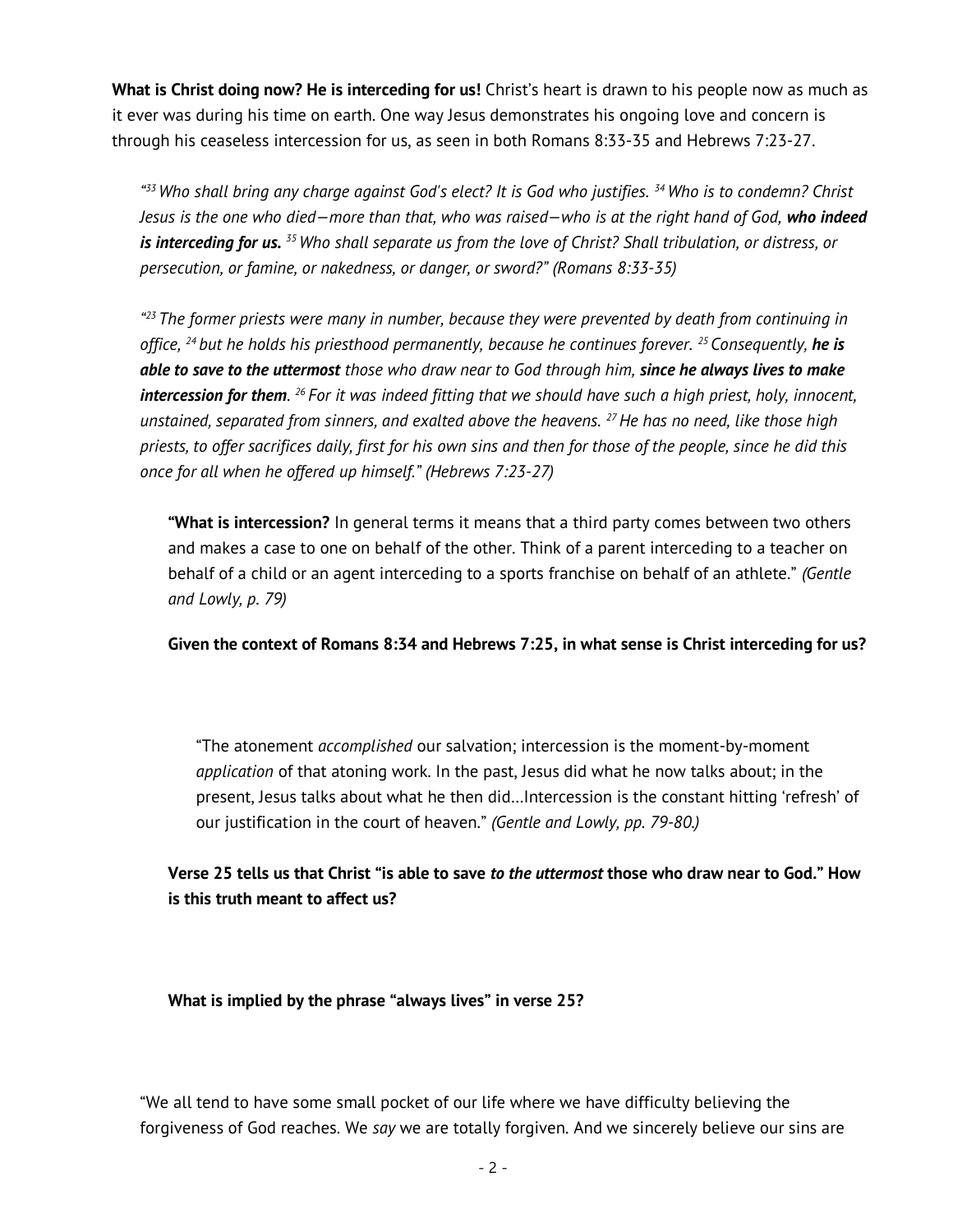forgiven. Pretty much, anyway. But there's that one deep, dark part of our lives, even our present lives, that seems so intractable, so ugly, so beyond recovery. 'To the uttermost' in Hebrews 7:25 means: God's forgiving, redeeming, restoring touch reaches down into the darkest crevices of our souls, those places where we are most ashamed, most defeated. More than this: those crevices of sin are themselves the places where Christ loves us the most. His heart willingly goes there. His heart is most strongly drawn there. He knows us to the uttermost, and he saves us to the uttermost, because his heart is out to us to the uttermost. We cannot sin our way out of his tender care." ( $p. 83$ )

### WATCH VIDEO: SESSION 4

### In addition to being our Intercessor, Christ is also our Advocate:

"My little children, I am writing these things to you so that you may not sin. But if anyone does sin, we have an advocate with the Father, Jesus Christ the righteous." (1 John 2:1)

What does 1 John 2:1 teach us about Christ, the Advocate?

### How is an advocate different from an intercessor?

"A closely related notion to intercession is that of advocacy. The two ideas overlap, but there is a slightly different nuance to the Greek words underlying each. Intercession has the idea of mediating between two parties, bringing them together. Advocacy is similar but has the idea of aligning oneself with another. An intercessor stands between two parties; an advocate doesn't simply stand in between the two parties but steps over and joins the one party as he approaches the other. Jesus is not only an intercessor but an advocate. And like intercession, advocacy is a neglected teaching in the church today, and it flows straight from the depths of Christ's very heart." (Gentle and Lowly, p. 87)

# How should it impact us to know Christ is advocating for us in this way?

"What if we never needed to advocate for ourselves because another had undertaken to do so? What if that advocate knew exhaustively just how fallen we are, and yet at the same time was able to make a better defense for us than we ever could? No blame shifting or excuses, the way our self-advocacies tend to operate, but perfectly just, pointing to his all-sufficient sacrifice and sufferings on the cross in our place? We would be free." (Gentle and Lowly, p. 93)